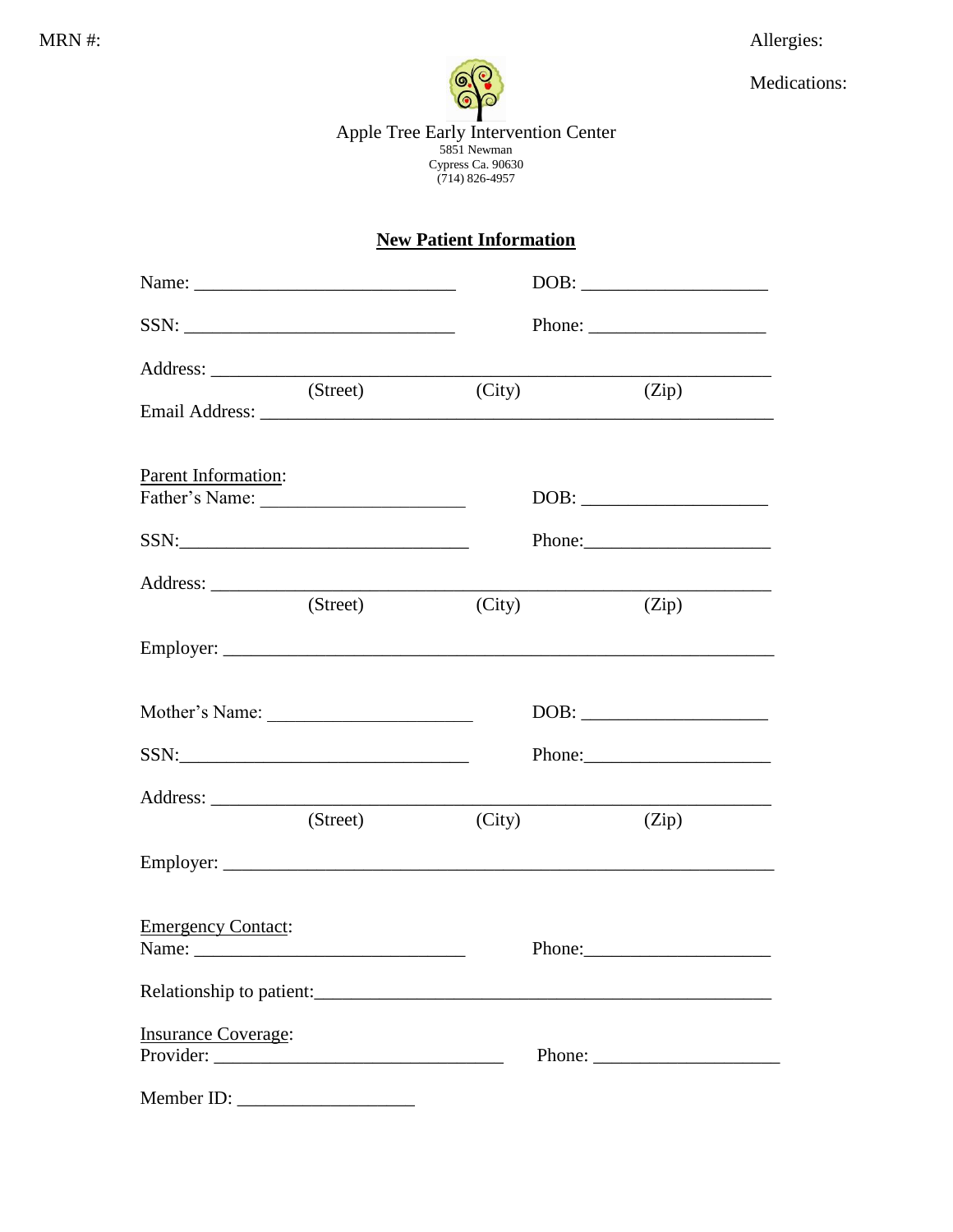

Apple Tree Early Intervention Center 5851 Newman Cypress Ca. 90630 (714) 826-4957 **Patient Health History Questionnaire**

| Patient Name: Name and Solution of the Contract of the Contract of the Contract of the Contract of the Contract of the Contract of the Contract of the Contract of the Contract of the Contract of the Contract of the Contrac | Date: DOB:                                       |                                                                                                                       |  |  |
|--------------------------------------------------------------------------------------------------------------------------------------------------------------------------------------------------------------------------------|--------------------------------------------------|-----------------------------------------------------------------------------------------------------------------------|--|--|
| <b>Birth History:</b>                                                                                                                                                                                                          |                                                  |                                                                                                                       |  |  |
| Delivery: $\Box$ Vaginal $\Box$ Cesarean. If cesarean, why?                                                                                                                                                                    |                                                  |                                                                                                                       |  |  |
| Was the baby born full term? $\Box$ Yes $\Box$ No. If no, how may week?                                                                                                                                                        |                                                  |                                                                                                                       |  |  |
|                                                                                                                                                                                                                                |                                                  |                                                                                                                       |  |  |
| Did mother have any health problems during pregnancy? $\Box$ Yes $\Box$ No. Explain                                                                                                                                            |                                                  |                                                                                                                       |  |  |
| During pregnancy did mother:                                                                                                                                                                                                   |                                                  |                                                                                                                       |  |  |
|                                                                                                                                                                                                                                |                                                  |                                                                                                                       |  |  |
| Smoke: $\Box Yes \Box No \quad Drink \text{ alcohol: } \Box Yes \quad \Box No \quad Take \text{ drugs: } \Box Yes \quad \Box No$                                                                                               |                                                  |                                                                                                                       |  |  |
| If yes, please explain                                                                                                                                                                                                         |                                                  |                                                                                                                       |  |  |
| Where there any concerns with the child's health at birth? $\Box$ Yes $\Box$ No Explain.                                                                                                                                       |                                                  |                                                                                                                       |  |  |
|                                                                                                                                                                                                                                |                                                  |                                                                                                                       |  |  |
| Did your child require a hospital stay longer than $3 \text{ days? } \square \text{Yes } \square \text{No Explain.}$                                                                                                           |                                                  |                                                                                                                       |  |  |
| General Health:                                                                                                                                                                                                                |                                                  |                                                                                                                       |  |  |
| Please indicate any diagnosis your child has received. __________________________                                                                                                                                              |                                                  |                                                                                                                       |  |  |
| Do you consider your child to be in good health? □Yes □No Explain.                                                                                                                                                             |                                                  |                                                                                                                       |  |  |
|                                                                                                                                                                                                                                |                                                  |                                                                                                                       |  |  |
| Has your child had any surgery? $\Box$ Yes $\Box$ No. Explain.                                                                                                                                                                 |                                                  |                                                                                                                       |  |  |
|                                                                                                                                                                                                                                |                                                  | <u> 1989 - Johann Barn, mars ann an t-Amhair ann an t-Amhair an t-Amhair ann an t-Amhair an t-Amhair ann an t-Amh</u> |  |  |
| Has your child ever been hospitalized? DYes DNo Explain. ________________________                                                                                                                                              |                                                  |                                                                                                                       |  |  |
|                                                                                                                                                                                                                                |                                                  |                                                                                                                       |  |  |
| Does your child have any allergies? Please include allergies to tape/adhesive $\Box$ Yes $\Box$ No.                                                                                                                            |                                                  |                                                                                                                       |  |  |
| Explain.                                                                                                                                                                                                                       |                                                  |                                                                                                                       |  |  |
|                                                                                                                                                                                                                                |                                                  |                                                                                                                       |  |  |
| Please list all medications your child is currently taking.                                                                                                                                                                    |                                                  |                                                                                                                       |  |  |
|                                                                                                                                                                                                                                |                                                  |                                                                                                                       |  |  |
| Past History: Does your child have or has he/she every had:                                                                                                                                                                    |                                                  |                                                                                                                       |  |  |
| Chicken Pox $\Box$ Yes<br>$\Box$ No<br>Anemia $\Box$ Yes<br>$\Box$ No                                                                                                                                                          |                                                  |                                                                                                                       |  |  |
| Ear infections $\Box$ Yes $\Box$ No                                                                                                                                                                                            | Blood transfusion $\Box$ Yes $\Box$ No           |                                                                                                                       |  |  |
| Hearing problems $\Box Yes \quad \Box No$                                                                                                                                                                                      | Frequent abdominal pain $\Box$ Yes $\Box$ No     |                                                                                                                       |  |  |
| Vision problems $\Box$ Yes $\Box$ No                                                                                                                                                                                           | Frequent constipation $\Box$ Yes                 | $\Box$ No                                                                                                             |  |  |
| Heart problem $\square$ Yes<br>$\square$ No                                                                                                                                                                                    | Bladder or kidney infection $\Box$ Yes $\Box$ No |                                                                                                                       |  |  |
| Asthma or respiratory problem $\Box$ Yes<br>$\Box$ No                                                                                                                                                                          | Seizures $\Box$ Yes<br>$\Box$ No                 |                                                                                                                       |  |  |
| Chronic skin problems $\Box$ Yes $\Box$ No                                                                                                                                                                                     | Frequent headaches $\Box$ Yes $\Box$ No          |                                                                                                                       |  |  |
| Diabetes $\Box$ Yes<br>$\square$ No                                                                                                                                                                                            | Joint or bone problems $\Box$ Yes                | $\square$ No                                                                                                          |  |  |
| In.                                                                                                                                                                                                                            |                                                  |                                                                                                                       |  |  |

 $\overline{\phantom{a}}$  ,  $\overline{\phantom{a}}$  ,  $\overline{\phantom{a}}$  ,  $\overline{\phantom{a}}$  ,  $\overline{\phantom{a}}$  ,  $\overline{\phantom{a}}$  ,  $\overline{\phantom{a}}$  ,  $\overline{\phantom{a}}$  ,  $\overline{\phantom{a}}$  ,  $\overline{\phantom{a}}$  ,  $\overline{\phantom{a}}$  ,  $\overline{\phantom{a}}$  ,  $\overline{\phantom{a}}$  ,  $\overline{\phantom{a}}$  ,  $\overline{\phantom{a}}$  ,  $\overline{\phantom{a}}$ \_\_\_\_\_\_\_\_\_\_\_\_\_\_\_\_\_\_\_\_\_\_\_\_\_\_\_\_\_\_\_\_\_\_\_\_\_\_\_\_\_\_\_\_\_\_\_\_\_\_\_\_\_\_\_\_\_\_\_\_\_\_\_\_\_\_\_\_\_\_\_\_

\_\_\_\_\_\_\_\_\_\_\_\_\_\_\_\_\_\_\_\_\_\_\_\_\_\_\_\_\_\_\_ \_\_\_\_\_\_\_\_\_\_\_\_\_\_\_\_\_\_\_\_\_\_\_

**Parent of Minor Child Signature Date** 

PATIENT'S NAME: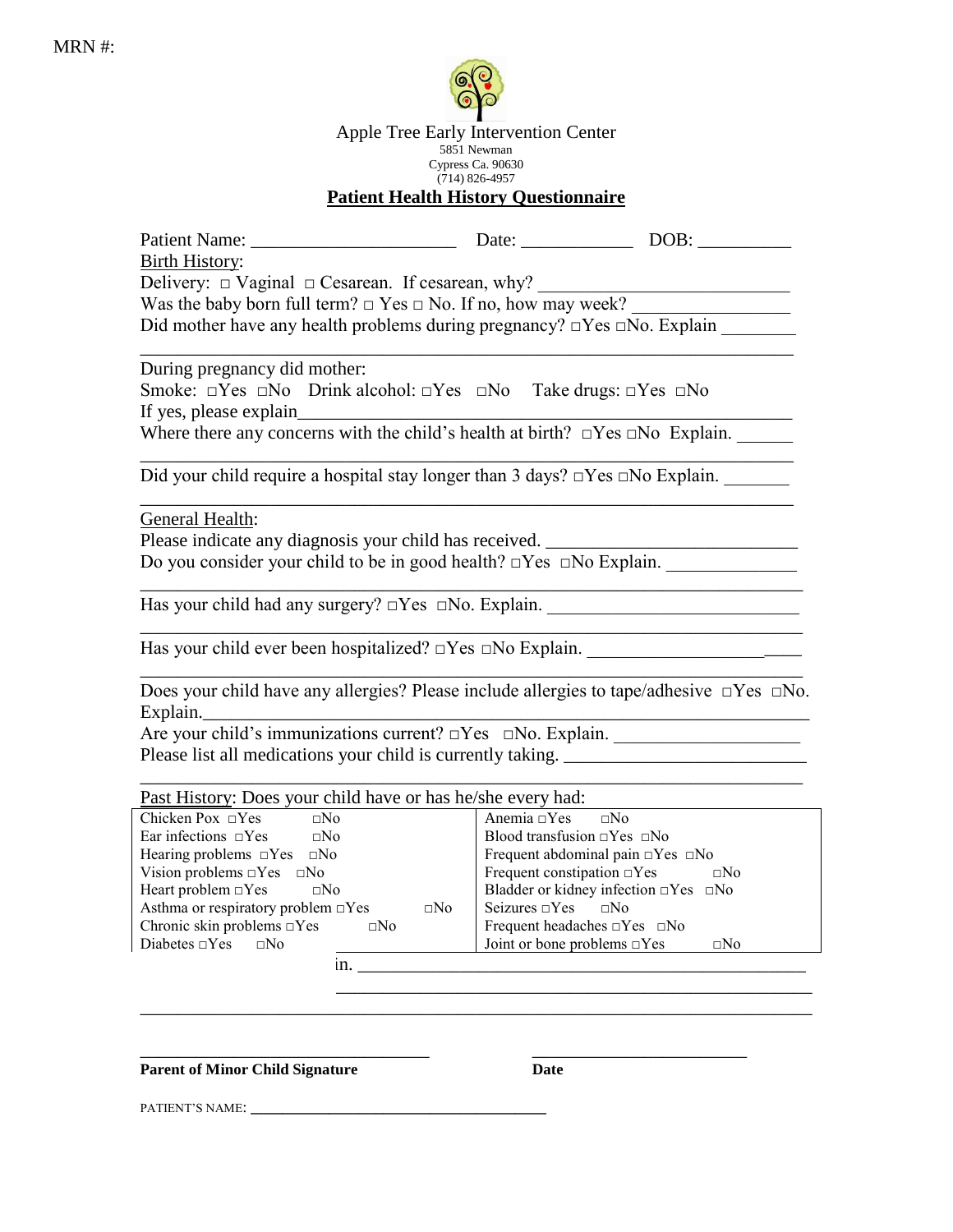

Apple Tree Early Intervention Center 5851 Newman Cypress Ca. 90630 (714) 826-4957

## **Behavior**

Do you have any concerns with regards to your child's mood or behavior? If so, what are your concerns?

How would you rate how serious this concern feels to you?

Describe your child's unique strengths and qualities:

How would you describe your relationship with your child?

| Forms of Discipline used in the home: Time Out<br>Time Out<br>Ignoring   Rewards/Incentives<br>Physical     Punishment     Redirection  <br>Communication                                                                                                                                                                                        |
|--------------------------------------------------------------------------------------------------------------------------------------------------------------------------------------------------------------------------------------------------------------------------------------------------------------------------------------------------|
| <b>Interaction:</b>   Slow to warm   $ \text{Timid} $   Playful   Self-Directed Play skills   No<br>Interaction                                                                                                                                                                                                                                  |
| Mood: Content   Irritable   Angry   Anxious/ Fearful   Other:                                                                                                                                                                                                                                                                                    |
| <b>Attention:</b>   Excellent   Fair   Poor   Other:                                                                                                                                                                                                                                                                                             |
| Affect:   Appropriate   Inappropriate   Labile   Constricted   Flat                                                                                                                                                                                                                                                                              |
| <b>Participation:</b>   Always Cooperative   Mostly Cooperative   Mostly<br>Uncooperative     Always Uncooperative                                                                                                                                                                                                                               |
| <b>Directions:</b>     Always Follows Direction     Mostly follows directions    <br>Does not<br>follow directions                                                                                                                                                                                                                               |
| <b>Challenging Behaviors:</b> Aggressive Tantrums Elopes/wanders<br>Refusal/Turns Away Arches Back Spitting Ricking Hitting Other:                                                                                                                                                                                                               |
| Mark the box that best describes your approach to discipline: $\vert \ \vert$ Set firm boundaries<br>and consistently follow through with boundaries set $\Box$ Set boundaries, but give in<br>when child is persistent and tantrums $\vert$ $\vert$ Don't set boundaries<br>$\Box$ Communicate expected behavior and assist with follow through |
| <b>Play Behaviors:</b> Plays alone $\Box$ Plays alongside his/her peers $\Box$ Plays with his/her<br>peers $\vert$ Lines toys up $\vert$ Plays with toys in a variety of ways<br>Notices toys but<br>doesn't play with them                                                                                                                      |
| <b>Affection:</b>   Enjoys Physical touch  <br>Does not like/resist touch<br>Clingy                                                                                                                                                                                                                                                              |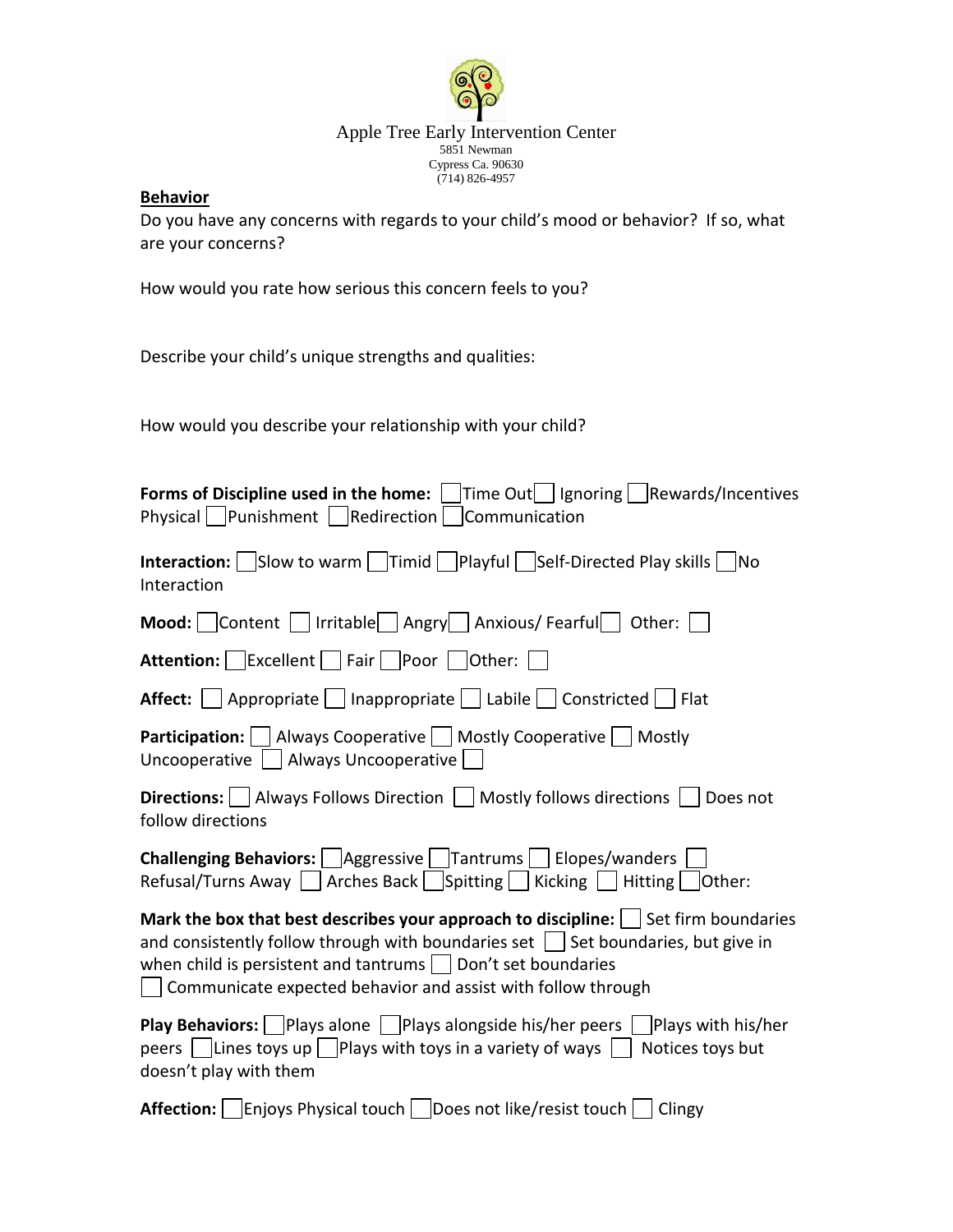

Apple Tree Early Intervention Center 5851 Newman Cypress Ca. 90630 (714) 826-4957

\_\_\_\_1. **CONSENT:** I consent to therapy evaluation and treatment at Apple Tree Early Intervention Center Inc. I know if I have any questions about my care, I should be sure to ask the therapist about them. I know it is up to me to inform the therapist/staff about any health problems or allergies I have. I must also tell the therapist/staff about drugs or medications I am taking.

\_\_\_\_2. **RELEASE OF INFORMATION:** Apple Tree Early Intervention Center Inc. releases patient health care information for purposes of treatment or payment, or to other health care organizations, as explained in our HIPAA Notice of Privacy Practice. I authorize the release of any medical or other information pertinent to my case to any insurance company, adjuster, or attorney involved in this case for the purpose of processing claims and securing payment of benefits.

\_\_\_\_3. **INSURANCE:** I authorize the staff Apple Tree Early Intervention Center Inc. to review my insurance coverage with my insurance company. I understand that my insurance benefits are only a quote of benefits and not a guarantee of payment. I understand that what I am quoted by Apple Tree and/or my insurance company may differ from what I may owe at the conclusion of therapy. I understand it is my responsibility as the patient to know my insurance coverage. I authorize payment of my insurance benefits to be made directly to Apple Tree Early Intervention Center Inc. I agree to pay in full any and all charges not covered by insurance or other benefits. I understand that it is unlawful Apple Tree Early Intervention Center Inc. to waive co-pays, co-insurances, and deductibles that are my responsibility. For any returned check, there will be a \$25.00 fee added to my responsibility that will be included in your bill. If I do not pay my bill in the specified timeframe, then my balance will be sent to a collection agency and a 35% percent fee will be added to the unpaid balance and will be my responsibility.

\_\_\_\_4. **NOTICE OF PRIVACY PRACTICE:** I have read the Apple Tree Early Intervention Center Inc. Statement of Privacy Notice located on the back of this form and I understand that a copy of the notice will be provided to me upon my request.

5. **CANCEL/NO SHOW/LATE POLICY:** If you must cancel your scheduled appointment, a 24hour notice is required. **Cancels with a less than 24-hour notice and no shows will result in a \$25.00 fee applied to your account.** If you arrive 10 minutes or more late for your appointment, your therapist may not have the time to treat you or your therapy time may be reduced.

I certify that any and all information provided by me in furtherance of my application for health care benefits are true. It has been explained to me, and all of my questions about the form have been answered. I understand its contents.

**\_\_\_\_\_\_\_\_\_\_\_\_\_\_\_\_\_\_\_\_\_\_\_\_\_\_\_\_\_\_\_\_\_\_\_\_\_\_\_\_\_\_\_\_\_\_\_\_\_\_\_\_\_\_\_\_\_\_\_\_\_\_\_\_\_\_\_\_\_\_\_\_\_\_\_\_**

**\_\_\_\_\_\_\_\_\_\_\_\_\_\_\_\_\_\_\_\_\_\_\_\_\_\_\_\_\_\_\_\_\_\_\_\_\_\_\_\_\_\_\_\_\_\_\_\_\_\_\_\_\_\_\_\_\_\_\_\_\_\_\_\_\_\_\_\_\_\_\_\_\_\_\_\_**

**Parent of Minor Child Signature/Date Patient's Representative Signature/Date**

Witness/Date **Relationship to Patient 5851 Newman, Cypress Ca. 90630**